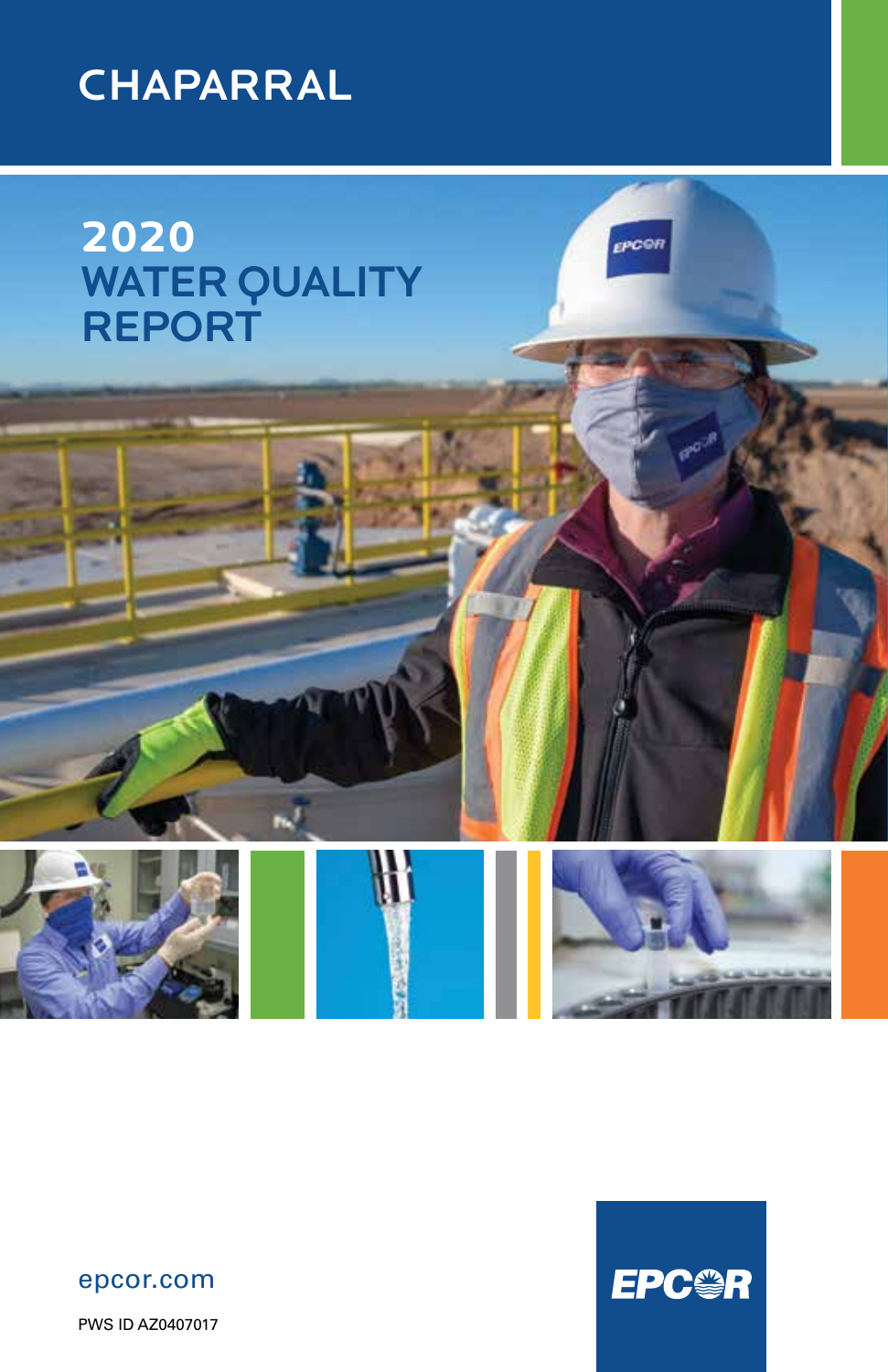# Safety. Quality. Community. You'll hear these words spoken often around EPCOR.

At EPCOR, we're committed to providing you safe, quality, reliable drinking water every day. It's our mission, and it's an honor. Water fuels our economy, quenches our thirst, and breathes life into our daily routines.

But we can't take it for granted. Our water system needs a steward, one who's there behind the scenes 24 hours a day, 7 days a week to manage, maintain and invest in it.

EPCOR takes this responsibility seriously. From daily water quality checks that ensure safety and quality to investing in your water system, we're ensuring that water will be available for years to come, whether your water source is deep underground or from rivers and lakes.

While the COVID-19 pandemic has created many uncertainties, we want to remind customers that your water is safe. The virus has not been detected in drinking water supplies, and there is no evidence to suggest that it survives the standard disinfection process.

In addition to monitoring the water that comes out of your tap, we're also maintaining and improving the miles of pipelines, water mains, wells and hydrants that make up your water system. We're ensuring that water isn't wasted, and that it's a resource that will be there for the long term.

Because every drop matters.



#### Sincerely,

. D. Apel

**Joe Gysel** President, EPCOR USA, Inc.

## YOU WANT TO KNOW WHAT'S IN THE WATER YOU'RE DRINKING

As your water service provider, we're committed to ensuring the quality and safety of that water. That's why you are receiving this annual water quality report from us. We hope it will help you understand your community's water a little better and what we're doing to protect it.

### WHAT WILL I FIND IN THIS REPORT?

This report complies with state and U.S. Environmental Protection Agency (EPA) drinking water regulations.

In it you'll find information on:

- Where your water comes from
- **Protecting your water**
- What's in your water

Information in this report is compiled, in part, from analytical data generated by laboratories certified in drinking water analysis.

### READ THIS REPORT – AND SHARE IT!

Reading this report and understanding your community's water is the first step. But it's also important to share this information with those who might not receive it directly. If you're a landlord, business, school or hospital, please share this report with water users in your community.

### QUESTIONS?

**EPCOR Customer Care: 1-800-383-0834 • mywater@epcor.com** Este informe contiene información muy importante sobre su agua potable. Tradúzcalo o hable con alguien que lo entienda bien.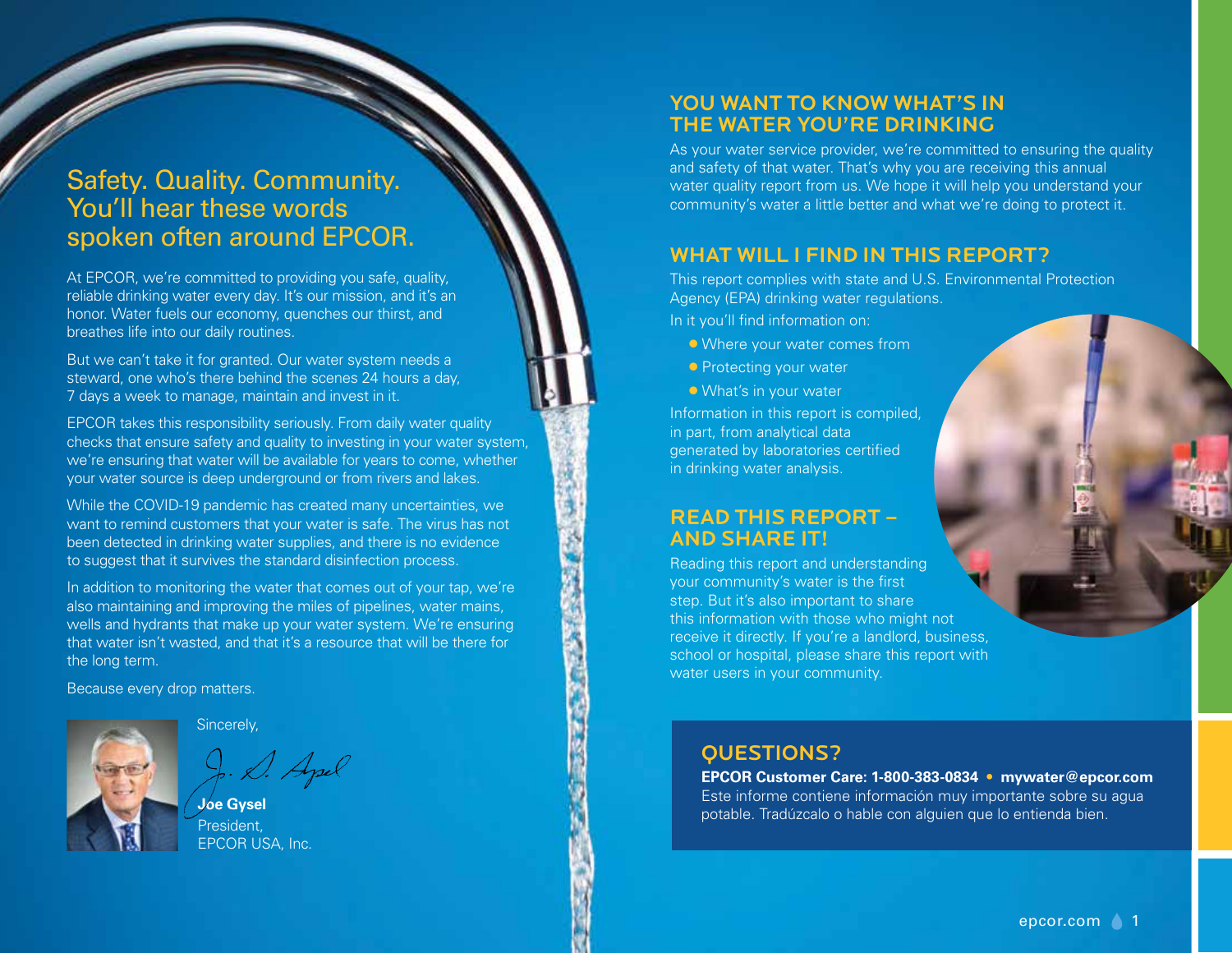# ABOUT YOUR WATER **CHaparral** G

# ABOUT YOUR DISTRICT

**•** EPCOR provides water service to approximately 13,700 service connections in the Town of Fountain Hills and portions of the City of Scottsdale.

# WHERE YOUR WATER COMES FROM

- **•** Colorado River water delivered by the Central Arizona Project (CAP).
- **•** Groundwater pumped from the aquifer below the Town of Fountain Hills.

#### **About your CAP water**

- **•** Primarily Colorado River water delivered from Lake Havasu via the CAP Canal.
- **•** Your water is a mix of Colorado River and Lake Pleasant water which receives water from the Agua Fria River.

#### **Additional Information About The Groundwater In Your Area**

Sources of groundwater recharge include natural recharge from stream flows and along mountain fronts, incidental recharge from agricultural and urban uses and intentional recharge at constructed recharge facilities.

#### **How We Protect Groundwater Together**

Both groundwater and the associated pumping and delivery facilities are part of a complex system that needs not just monitoring, but also maintenance. From pipelines to water mains, wells to hydrants, we're ensuring that the groundwater supply is protected and accessible.

#### **How You Can Help**

Properly dispose of hazardous household chemicals on hazardous material collection days and limit your pesticide and fertilizer use. For information on household hazardous material collection days in your area, contact the **Arizona Department of Environmental Quality** at **602-771-2300** or **Earth911.com**.



# NOTICE OF SOURCE WATER ASSESSMENT

ln 2004, the Arizona Department of Environmental Quality (ADEQ) completed a source water assessment for the two wells and one surface water intake used by EPCOR. The assessment reviewed the adjacent land uses that may pose a potential risk to the sources. These risks include, but are not limited to, gas stations, landfills, dry cleaners, agriculture fields, wastewater treatment plants and mining activities. Once ADEQ identified the adjacent land uses, they were ranked as to their potential to affect the water sources. The results of the assessment were that the two wells had no adjacent land uses in the vicinity, and the surface water intake had one adjacent land use that posed a high risk to the source. The complete assessment is available for inspection at the Arizona Department of Environmental Quality, 1110 W. Washington, Phoenix, AZ 85007, between the hours of 8 a.m. and 5 p.m. For more information please contact **ADEQ** at **602-771-2300**.

# **GETTING** INVOLVED

Consulting with the community is important to us. If you have a question, concern or suggestion about your local water system, please contact our Customer Care team at **1-800-383-0834**.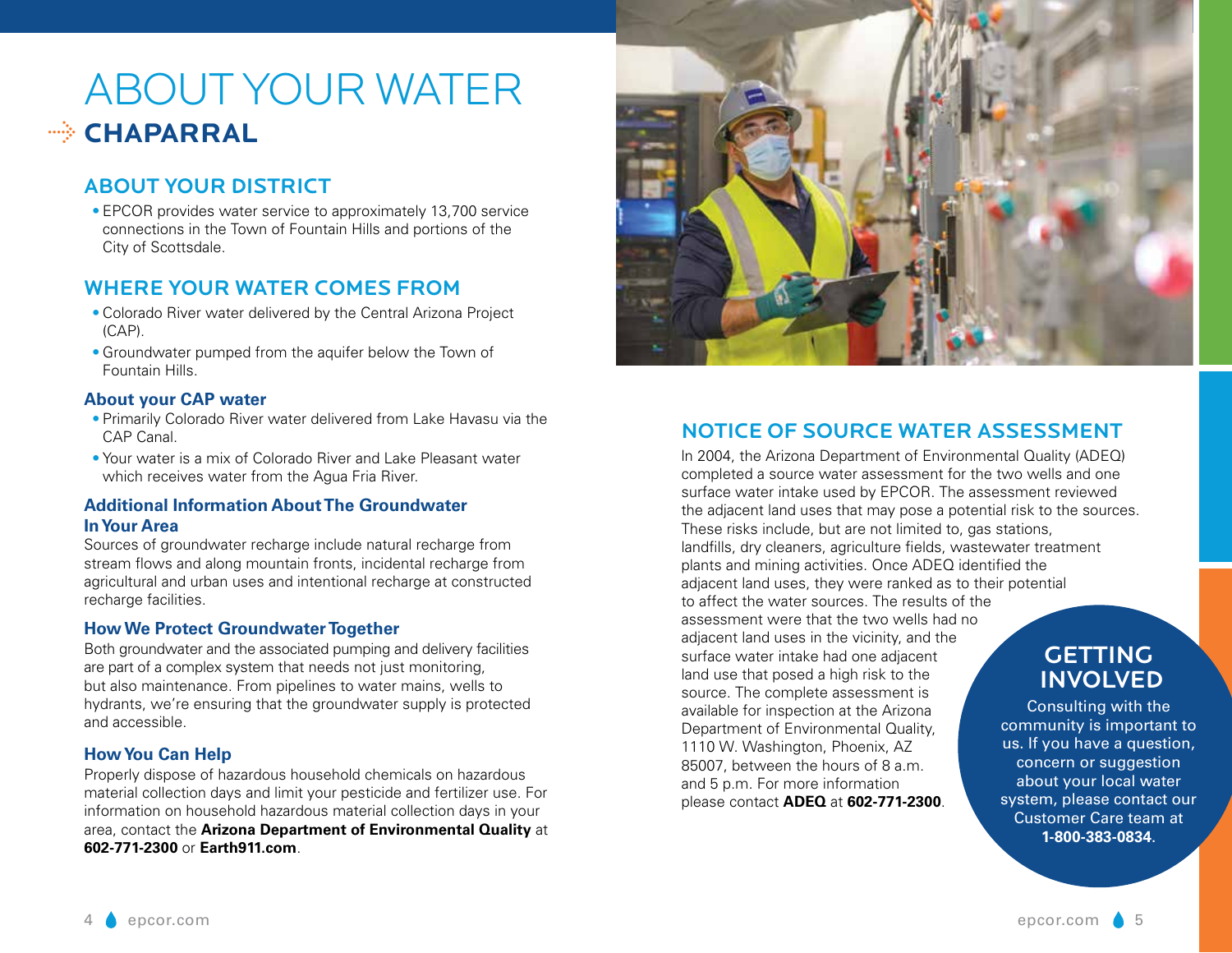# WHAT YOU CAN EXPECT TO FIND IN YOUR WATER

### SOURCES OF DRINKING WATER

The sources of drinking water—both tap water and bottled water include rivers, lakes, streams, ponds, reservoirs, springs and wells. As water travels over land surfaces or through the ground, it can acquire naturally occurring minerals. In some cases it can also acquire radioactive material and substances resulting from the presence of animals or from human activity.

Drinking water, including bottled water, may reasonably be expected to contain at least small amounts of some contaminants. The presence of these contaminants does not necessarily indicate that the water poses a health risk.

More information about contaminants and potential health effects can be obtained by calling the **EPA's Safe Drinking Water Information Hotline** at **1-800-426-4791**.

# DID YOU KNOW?

- y **One-Part-Per-Million** (mg/L or ppm) is equivalent to one inch in 16 miles.
- **O** One-Part-Per-Billion (ug/L or ppb) is equivalent to a single 4-inch hamburger in a chain of hamburgers long enough to circle the earth at the equator 2.5 times.
- **O One-Part-Per-Trillion** (ng/L or ppt) is equal to a single drop of water being diluted into 20 Olympicsize swimming pools.



# SUBSTANCES THAT MAY BE PRESENT IN SOURCE WATER

**Microbial Contaminants**, such as viruses and bacteria, which may come from sewage treatment plants, septic systems, agricultural livestock operations or wildlife.

**Inorganic Contaminants**, such as salts and metals, which can be naturally occurring or may result from urban stormwater runoff, industrial or domestic wastewater discharges, oil and gas production, mining or farming.

**Pesticides and Herbicides**, may come from a variety of sources, such as agriculture, urban stormwater runoff and residential uses.

**Organic Chemical Contaminants**, including synthetic and volatile organic chemicals, which are by-products of industrial processes and petroleum production, and may also come from gas stations, urban stormwater runoff and septic systems.

**Radioactive Contaminants**, which can be naturally occurring or may be the result of oil and gas production and mining activities.

# **V3** ENSURING YOUR WATER IS SAFE

To ensure that tap water is safe to drink, the EPA prescribes regulations limiting the amount of certain contaminants in water provided by public water systems. To ensure bottled water is safe to drink, U.S. Food and Drug Administration regulations establish limits for contaminants in bottled water.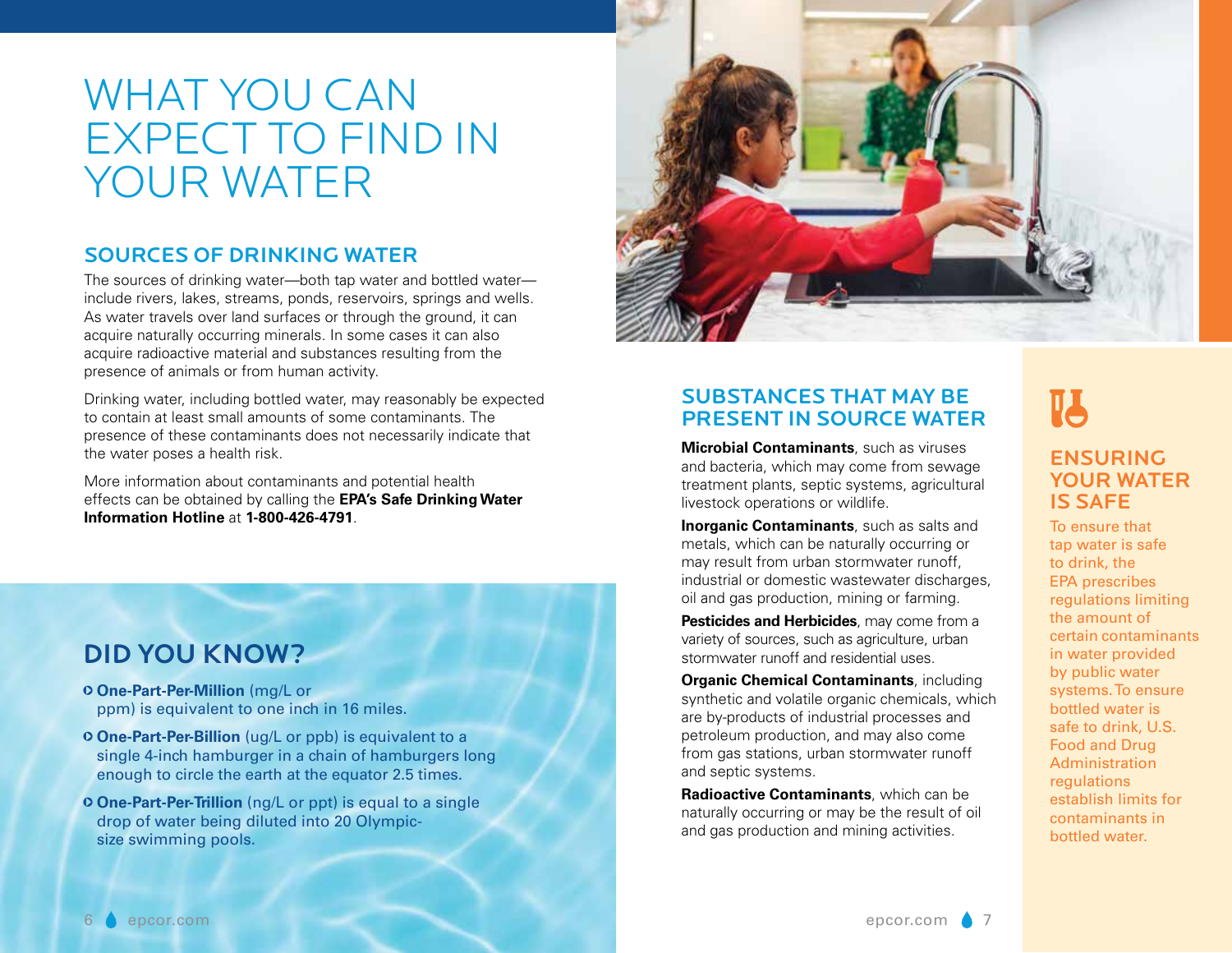# WHAT YOU CAN EXPECT TO FIND IN YOUR WATER

# SPECIAL HEALTH INFORMATION

Some people may be more vulnerable to contaminants in drinking water than the general population. Immuno-compromised persons such as persons with cancer undergoing chemotherapy, persons who have undergone organ transplants, people with HIV/AIDS or other immune system disorders, some elderly and infants may be particularly at risk from infections. These people should seek advice about drinking water from their healthcare providers. EPA/CDC (Centers for Disease Control and Prevention) guidelines on appropriate means to lessen the risk of infection by cryptosporidium and other microbial contaminants are available from the **EPA's Safe Drinking Water Information Hotline** at **1-800-426-4791**.

#### **Lead**

EPCOR monitored the water for lead and copper in 2019 at 30 residences throughout the community and met the federal lead and copper standards. The 30 houses sampled were representative of the types of houses throughout the system. If your house was sampled you would have received the analysis results. If present, elevated levels of lead can cause serious health problems, especially for pregnant women and young children. Lead in drinking water is primarily from materials and components associated with service lines and home plumbing. EPCOR is responsible for providing highquality drinking water, but cannot control the variety of materials used in plumbing components. When your water has been sitting for several hours, you can minimize the potential for lead exposure by flushing your tap for 30 seconds to 2 minutes before using water for drinking or cooking. If you are concerned about lead in your water, you may wish to have your water tested. Information on lead in drinking water, testing methods and steps you can take to minimize exposure is available from the **Safe Drinking Water Information Hotline** or at **www.epa.gov/safewater/lead**.



# DID YOU KNOW?

Tap water costs a lot less than what you pay for other beverages. **A gallon of water costs you about 1 penny.**



Compare that to the cost of a gallon of these beverages\*:

 $\bullet$  Milk = \$3.29/gallon

 $O$  Orange Juice = \$2.55/gallon

- $O$  Beer = \$15.00/gallon
- $\bullet$  Bottled Water = \$1.21/gallon
- $\bullet$  Wine = \$25/gallon
- *\* Costs for milk, orange juice and bottled water obtained from Bureau of Labor Statistics and Beverage Marketing Association reports. Other costs determined by calculating average supermarket pricing for bottles of soda, wine and beer and converting to a gallon.*

#### **Seasonal changes in hardness and taste**

Because your water supply contains both surface water and groundwater, you may experience seasonal changes in the hardness and the taste of your water. The hardness and taste difference between surface water and groundwater is normal and completely safe.

# HOME WATER TREATMENT UNITS

Failure to perform maintenance on your home water treatment unit can result in poor water quality. If you installed a home water treatment system such as a water softener or reverse osmosis system, please remember to follow the manufacturer's instructions on operation and maintenance. For more information, contact the manufacturer of your treatment system for maintenance instructions or assistance. Additional information about home water treatment systems is available from the **Water Quality Association** at **630-505-0160** or by visiting **wqa.org**.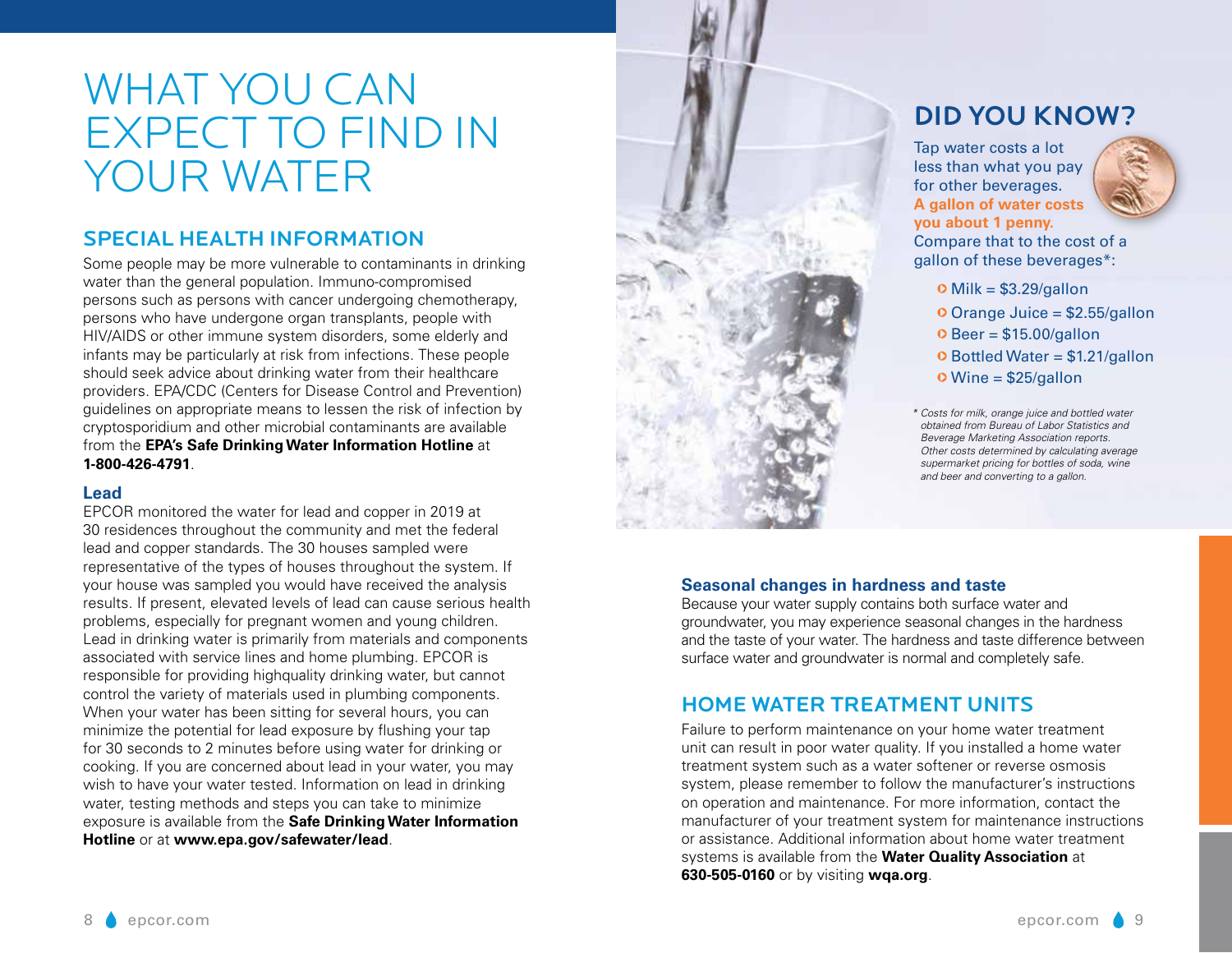# FREQUENTLY ASKED QUESTIONS

# WHAT IS THE WHITE OR COLORED DEPOSIT ON MY DISHES OR FAUCETS?

In most cases, the deposits or sediments left behind after water evaporates are calcium carbonate. The amount of calcium in the water is referred to as hardness. Cleaning with white vinegar can help to dissolve and remove deposits. Using a commercial conditioner, liquid detergents or the "air-dry" option in dishwashers can help to decrease the calcium carbonate found on dishes.

## ARE THE DEPOSITS OR HARD WATER HARMFUL?

Hardness and/or the deposits left by hard water don't pose a health concern and may have health benefits. We don't treat drinking water for water hardness that can result in hard water deposits.

### WHAT IS THE LEVEL OF HARDNESS IN MY WATER?

The hardness in your water is approximately 16 grains per gallon (gpg).

#### **Degree of water hardness range (gpg)**

Soft Less than 1 Slightly Hard 1 to 3.4 Moderately Hard 3.5 to 6.9 Hard 7 to 10.4 Very Hard Greater than 10.5

WHY IS MY WATER CLOUDY OR MILKY IN APPEARANCE WHEN IT COMES OUT OF THE TAP?

Water that appears cloudy or milky is typically caused by trapped air (very small air bubbles) in the water. If this occurs, simply let the water stand for a few minutes—the air will dissipate leaving a clear glass of water.

The quality of your water depends on the source water itself as well as factors such as the geology and biology of the area where the water came from. For some elements that are known to have an effect on the aesthetics of the water quality parameters, the EPA has established guidance levels known as secondary maximum contaminant level standards (SMCLs). When levels of these contaminants are found to be above the SMCLs, they may impact the aesthetic quality of the water (e.g., color, taste and odor). Although aesthetic water qualities may vary, your water meets all state and federal regulatory standards and is safe to use for all drinking water purposes. Secondary contaminants include, but are not limited to, manganese, iron and total dissolved solids (TDS).

# WHY IS CHLORINE ADDED TO MY DRINKING WATER?

Chlorine is added to your water for your protection and is used as a disinfectant to ensure that harmful organisms, such as bacteria and viruses, are destroyed in the treatment process.

### ARE THERE OTHER WAYS TO REMOVE THE CHLORINE TASTE OR SMELL FROM MY WATER?

To remove the taste of chlorine from your water, try these tips:

- **O** Place water in a glass container in the refrigerator overnight, uncovered. This will let the chlorine dissipate.
- **O** Bring your water to a rolling boil for five minutes and let it stand to cool.
- **O** Add a slice of lemon or a few drops of lemon juice to your glass of drinking water.

## WILL MY HOME TREATMENT DEVICE REMOVE CHLORINE?

Some home treatment devices can remove chlorine. Once chlorine is removed, the water should be treated like any other beverage product and used as quickly as possible. We recommend that you follow the manufacturer's instructions for maintaining the device to ensure water quality.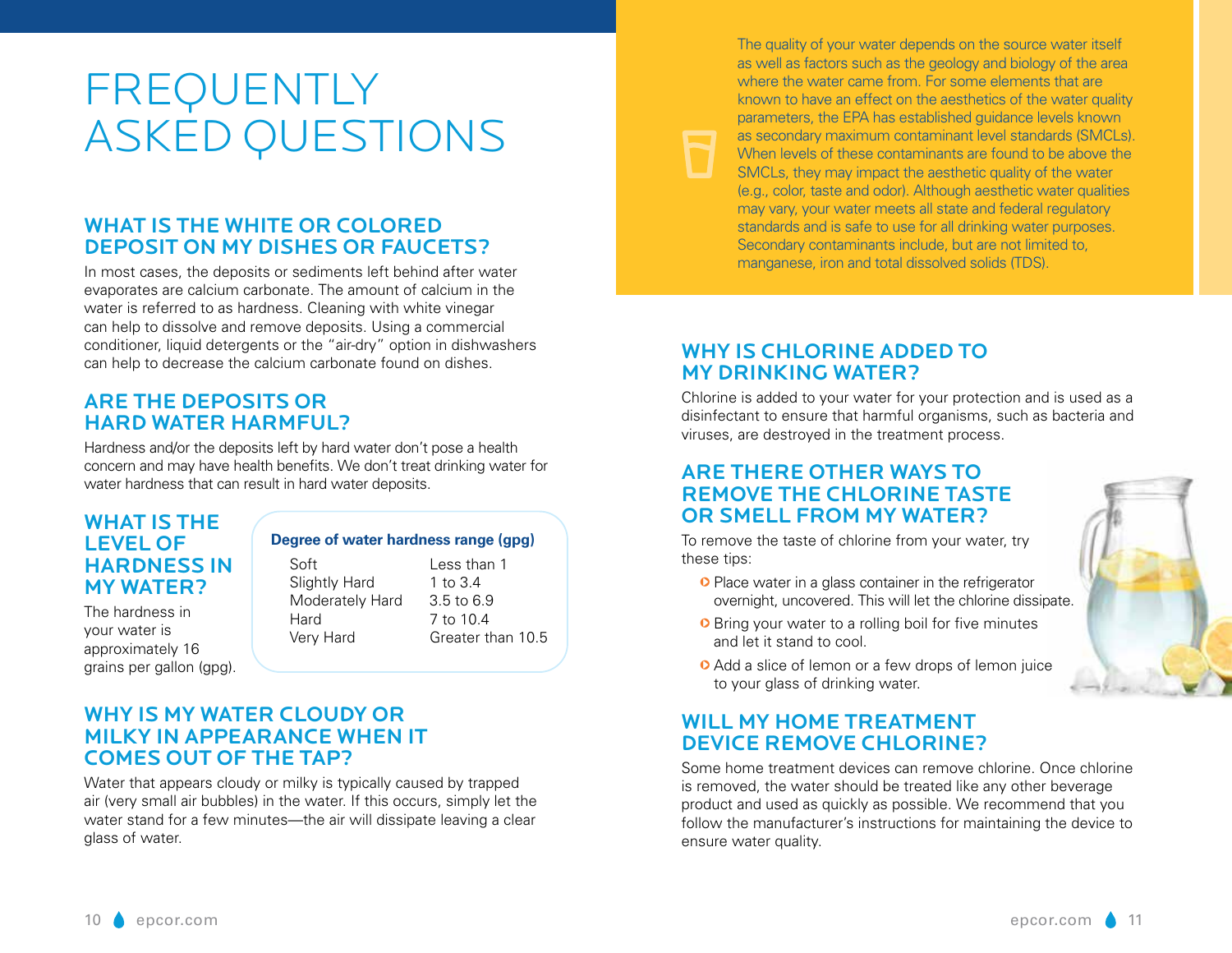# DEFINITION OF TERMS

**AL (Action Level):** The concentration of a contaminant which, if exceeded, triggers treatment or other requirements that a water system must follow.

**GPG (grains per gallon):** Used to describe the dissolved hardness minerals contained in water and is a unit of weight that equals 1/7,000 of a pound.

**HAA5 (Haloacetic Acids):** Consist of Monochloroacetic Acid, Dichloroacetic Acid, Trichloroacetic Acid, Bromoacetic Acid and Dibromoacetic Acid.

**MCL (Maximum Contaminant Level):** The highest level of a contaminant that is allowed in drinking water. MCLs are set as close to the MCLGs as feasible using the best available treatment technology.

**MCLG (Maximum Contaminant Level Goal):** The level of a contaminant in drinking water below which there is no known or expected risk to health. MCLGs allow for a margin of safety.

**MNR:** Monitored, not regulated.

**MRDL (Maximum Residual Disinfectant Level):** The highest level of a disinfectant allowed in drinking water. There is convincing evidence that addition of a disinfectant is necessary for control of microbial contaminants.

**MRDLG (Maximum Residual Disinfectant Level Goal):** The level of a drinking water disinfectant below which there is no known or expected risk to health. MRDLGs do not reflect the benefits of the use of disinfectants to control microbial contaminants.

**NA: Not Applicable.** 

**ND:** None Detected.

**NTU:** Nephelometric turbidity units.

**ppb (Parts per Billion):** One part substance per billion parts water (or micrograms per liter).

**pCi/L (Picocuries per Liter):** Measurement of the natural rate of disintegration of radioactive contaminants in water (also beta particles).



**ppm (Parts per Million):** One part substance per million parts water (or milligrams per liter).

**ppt (Parts per Trillion):** One part substance per trillion parts water (or nanograms per liter).

**SMCL (Secondary Maximum Contaminant Level):** Nonenforceable guidelines regulating contaminants that may cause cosmetic or aesthetic effects in drinking water.

**Total Dissolved Solids:** An overall indicator of the amount of minerals in water.

**TT (Treatment Technique):** A required process intended to reduce the level of a contaminant in drinking water.

**TTHM (Total Trihalomethanes):** Consist of Chloroform, Bromoform, Bromodichloromethane and Dibromochloromethane.

**UCMR (Unregulated Contaminant Monitoring Rule):** Unregulated substances are measured, but maximum contaminant levels have not been established by the government.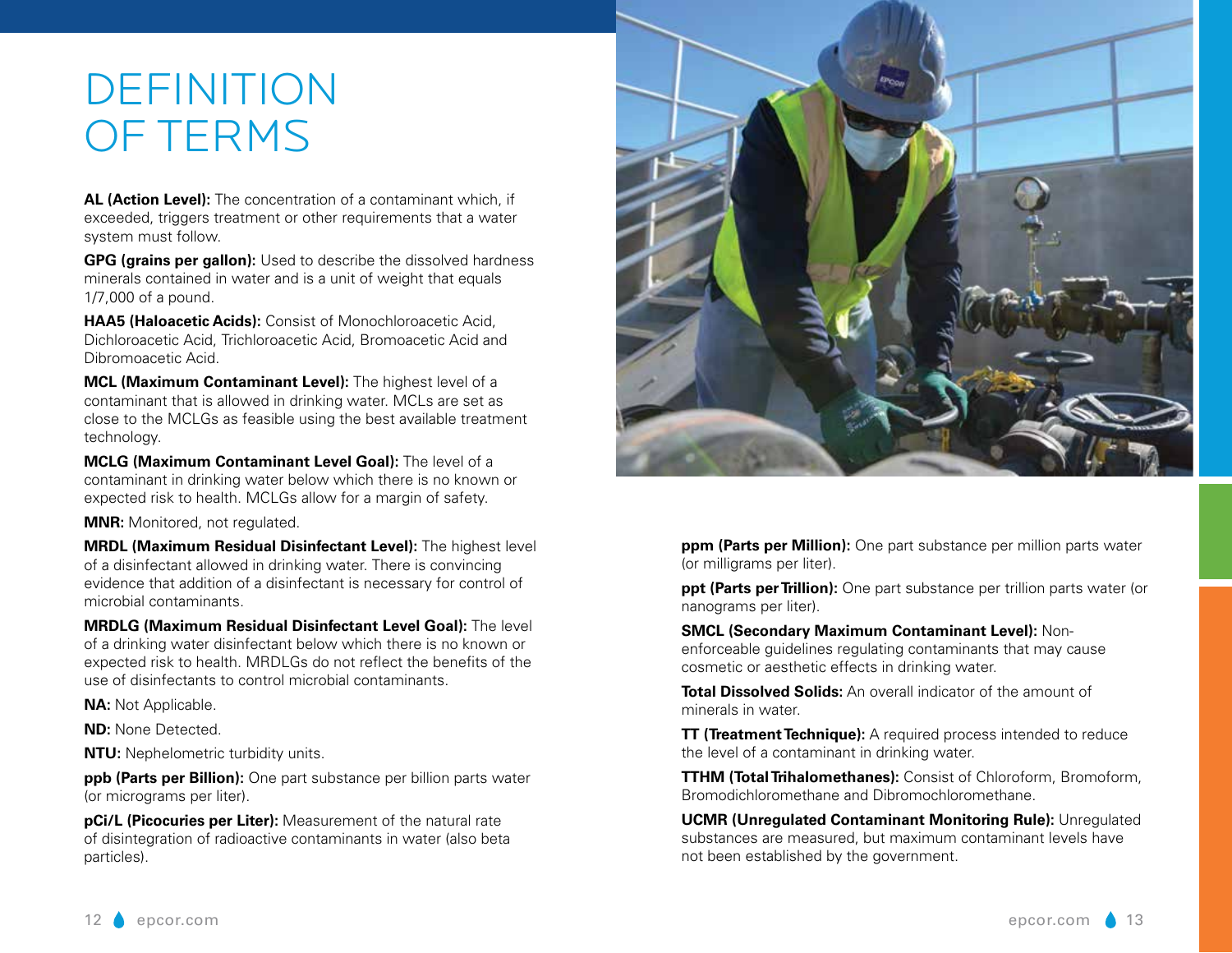# WHAT'S IN YOUR WATER

### HOW TO READ YOUR WATER QUALITY TABLE

Below, you'll see an analysis of your drinking water. **Here's an example of how to read these tables:**



| Start here and<br>read across | 2020 or<br>year prior  | The goal<br>level<br>for that<br>substance | <b>Highest</b><br>level of<br>substance<br>allowed | <b>Highest</b><br>amount that<br>was found | <b>Highest and</b><br>lowest amounts<br>tound | Yes means the<br>amount found<br>is below gov't<br>requirements | Where substance<br>usually originates |
|-------------------------------|------------------------|--------------------------------------------|----------------------------------------------------|--------------------------------------------|-----------------------------------------------|-----------------------------------------------------------------|---------------------------------------|
| <b>Substance (units)</b>      | Year<br><b>Sampled</b> | <b>MCLG</b>                                | <b>MCL</b>                                         | <b>Highest Amount</b><br><b>Detected</b>   | <b>Range of</b><br><b>Detections</b>          | Compliance <sup>1</sup><br><b>Achieved</b>                      | <b>Typical Sources</b>                |

# YOUR WATER QUALITY TABLE

The data shown in the tables below are results from commercial laboratories certified in drinking water analysis by the Arizona Department of Health Services.

The table shows what substances were detected in your drinking water during 2020 or the last required sampling period within the last five years.

#### **Regulated Substances Measured in the Water Leaving the Treatment Facility**

| <b>Substance (units)</b>                           | Year<br><b>Sampled</b> | <b>MCLG</b>  | <b>MCL</b>       | <b>Highest Amount</b><br><b>Detected</b> | <b>Range of</b><br><b>Detections</b> | <b>Compliance</b><br><b>Achieved</b> | <b>Typical Sources</b>                                                                        |
|----------------------------------------------------|------------------------|--------------|------------------|------------------------------------------|--------------------------------------|--------------------------------------|-----------------------------------------------------------------------------------------------|
| Arsenic (ppb)                                      | 2020                   | $\mathbf{0}$ | 10 <sup>10</sup> | 8.6 <sup>1</sup>                         | $6.4 - 8.6$                          | <b>YES</b>                           | Erosion of natural deposits                                                                   |
| Barium (ppm)                                       | 2020                   | $\mathbf{2}$ | $\overline{2}$   | 0.047                                    | 0.047                                | <b>YES</b>                           | Erosion of natural deposits                                                                   |
| Fluoride (ppm)                                     | 2020                   | 4.0          | 4.0              | 0.66                                     | $0.62 - 0.66$                        | <b>YES</b>                           | Erosion of natural deposits                                                                   |
| Nitrate (ppm)                                      | 2020                   | 10           | 10               | 2.37                                     | $0.19 - 2.37$                        | <b>YES</b>                           | Runoff from fertilizer use; leaking from septic<br>tanks, sewage; erosion of natural deposits |
| Sodium (ppm)                                       | 2020                   | <b>NA</b>    | <b>NA</b>        | 89                                       | $46 - 89$                            | <b>YES</b>                           | Erosion of natural deposits                                                                   |
| Chromium (ppb)                                     | 2020                   | 100          | 100              | 7.4                                      | 7.4                                  | <b>YES</b>                           | Erosion of natural deposits                                                                   |
| Gross Alpha excluding radon and<br>uranium (pCi/L) | 2019                   | $\mathbf{0}$ | 15               | 4.7                                      | 4.7                                  | <b>YES</b>                           | Erosion of natural deposits                                                                   |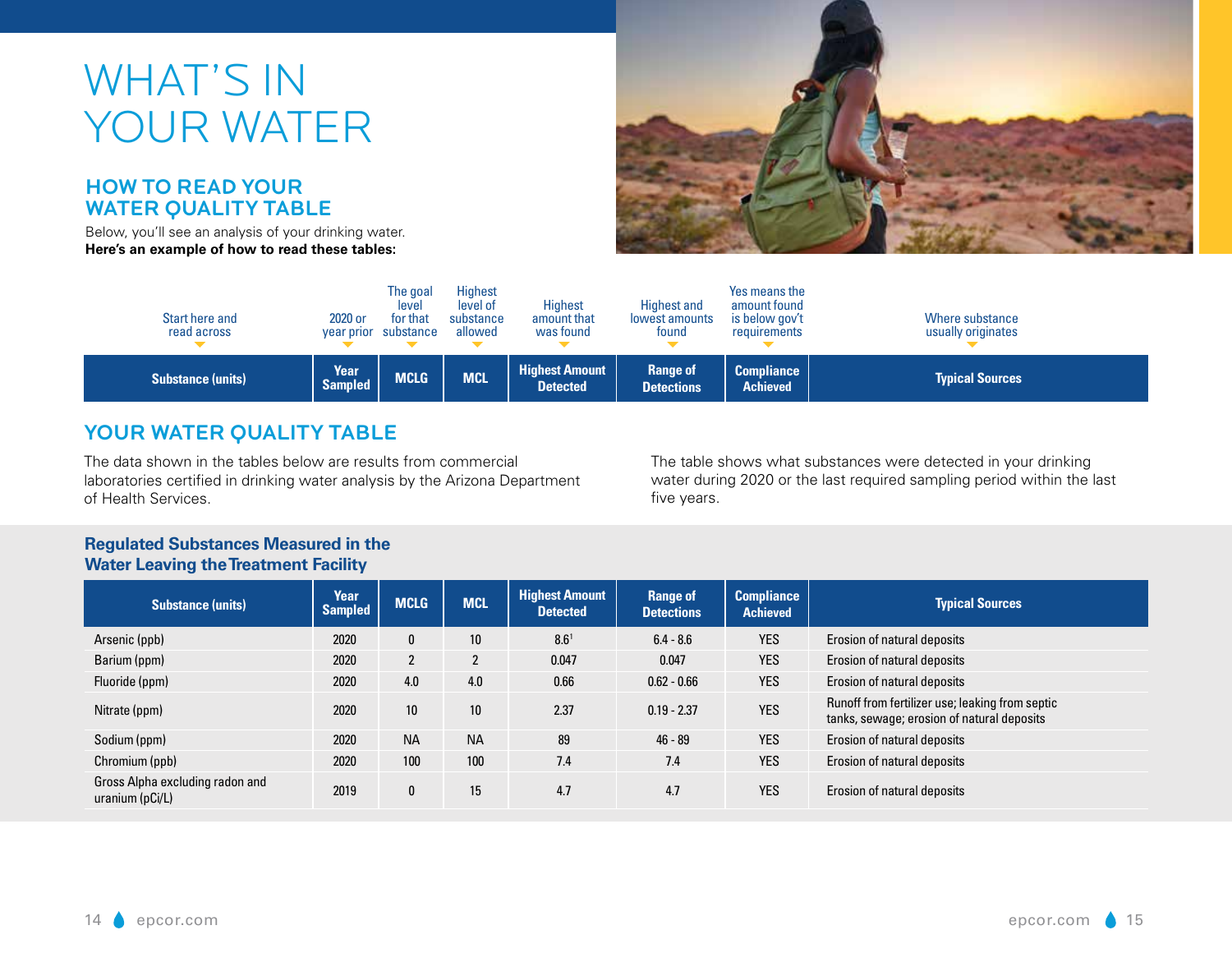# WHAT'S IN YOUR WATER

#### **Turbidity2 – A Measure of the Clarity of the Water at the Treatment Facility**

| <b>Plant</b>                         | Year<br><b>Sampled</b> |                               | <b>Highest Single</b><br><b>Measurement</b> | <b>Compliance</b><br><b>Achieved</b> | <b>Typical Sources</b> |
|--------------------------------------|------------------------|-------------------------------|---------------------------------------------|--------------------------------------|------------------------|
| Highest single turbidity measurement | 2020                   | 1 NTU                         | 0.25 <sup>2</sup>                           | <b>YES</b>                           | Soil run-off           |
| % Monthly samples $<$ 0.3 NTU (%)    | 2020                   | $95\%$ of samples $< 0.3$ NTU | 100%                                        | <b>YES</b>                           | Soil run-off           |

#### **Regulated Substances Measured in the Distribution System**

| <b>Substance (units)</b> | <b>Year</b><br><b>Sampled</b> | MCLG/<br><b>MRDLG</b> | MCL/<br><b>MRDL</b> | <b>Highest Running</b><br><b>Annual Average</b> | <b>Range of</b><br><b>Detections</b> | Compliance<br><b>Achieved</b> | <b>Typical Sources</b>                    |
|--------------------------|-------------------------------|-----------------------|---------------------|-------------------------------------------------|--------------------------------------|-------------------------------|-------------------------------------------|
| TTHMs (ppb)              | 2020                          | $NA^3$                | 80                  | 76.8                                            | $6.8 - 62.9$                         | <b>YES</b>                    | By-product of drinking water disinfection |
| $HAA5$ (ppb)             | 2020                          | $NA^3$                | 60                  | 19.9                                            | ND - 15.6                            | <b>YES</b>                    | By-product of drinking water disinfection |
| Free Chlorine (ppm)      | 2020                          |                       | 4.0                 | 0.85                                            | $0.43 - 0.85$                        | <b>YES</b>                    | Water additive used to control microbes   |

# **Tap Water Samples: Lead and Copper Results**

| <b>Substance (units)</b> | Year<br><b>Sampled</b> | <b>MCLG</b> | <b>Action</b><br>Level | <b>Number of</b><br><b>Samples</b> | 90th | Number of Samples<br>Percentile   Above Action Level | <b>Compliance</b><br><b>Achieved</b> | <b>Typical Sources</b>                                                  |
|--------------------------|------------------------|-------------|------------------------|------------------------------------|------|------------------------------------------------------|--------------------------------------|-------------------------------------------------------------------------|
| Copper (ppm)             | 2019                   | 1.3         | 1.3                    | 30                                 | 0.21 |                                                      | <b>YES</b>                           | Corrosion of household plumbing systems;<br>erosion of natural deposits |
| Lead (ppb)               | 2019                   |             | 15                     | 30                                 | 8.1  |                                                      | <b>YES</b>                           | Corrosion of household plumbing systems;<br>erosion of natural deposits |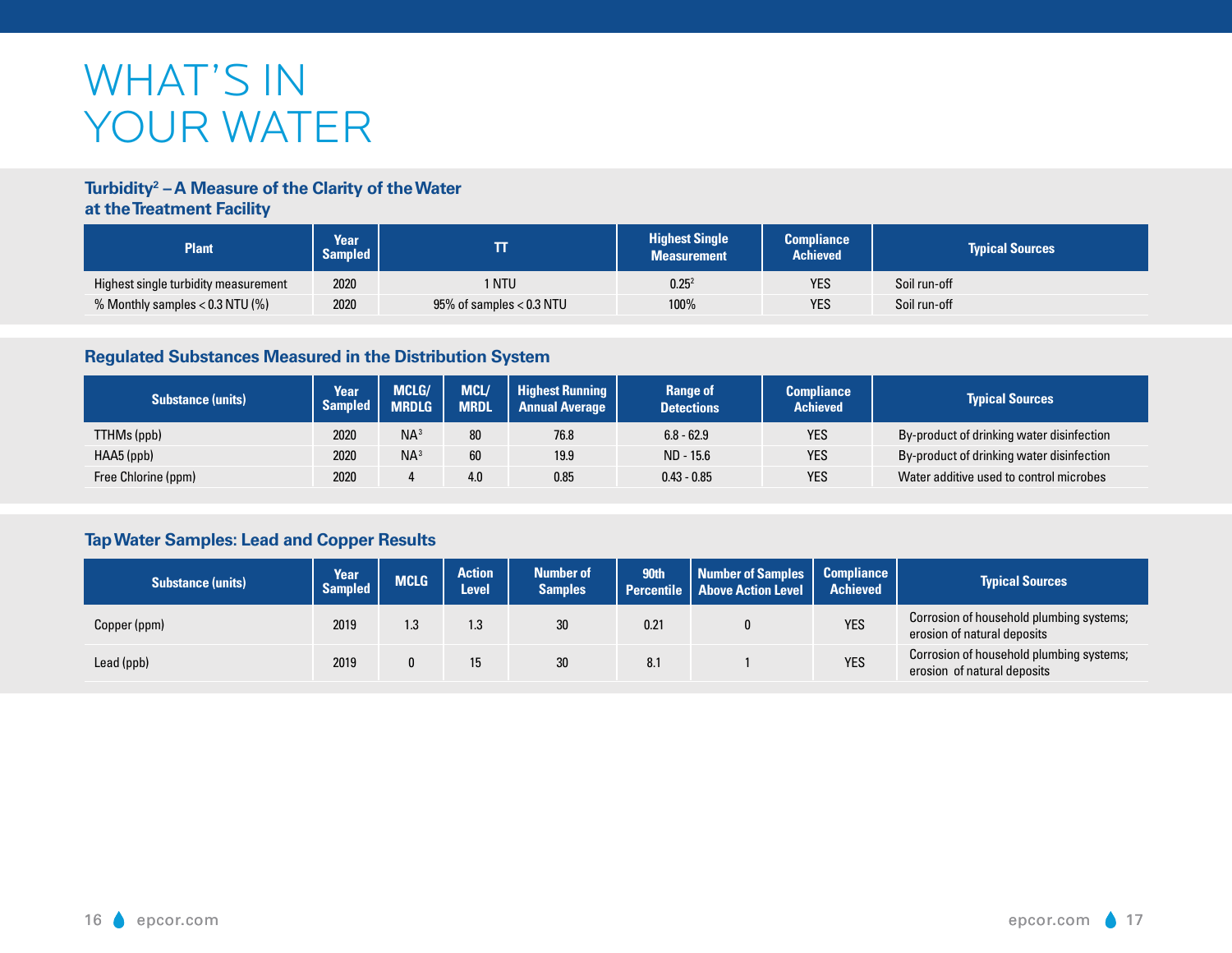# WHAT'S IN YOUR WATER

#### **Unregulated Substances Measured in the Water Leaving the Treatment Facility**

| <b>Substance (units)</b> | <b>Year Sampled</b> | <b>Range of Detections</b> | <b>Typical Sources</b>                      |
|--------------------------|---------------------|----------------------------|---------------------------------------------|
| Hardness (grains/gallon) | 2014                | 16.4                       | Natural calcium and magnesium content       |
| pH (units)               | 2014                | $7.5 - 8.8$                | pH is a measure of the acid/base properties |

**1 Arsenic:** While your drinking water meets EPA's standard for arsenic, it does contain low levels of arsenic. EPA's standard balances the current understanding of arsenic's possible health effects against the cost of removing arsenic from drinking water. EPA continues to research the health effects of low levels of arsenic, which is a mineral known to cause cancer in humans at high concentrations and is linked to other health effects such as skin damage and circulatory problems.

**2 Turbidity** has no health effects. However, turbidity can interfere with disinfection and provide a medium for microbial growth. Turbidity may indicate the presence of disease-causing organisms. These organisms include bacteria, viruses, and parasites that can cause symptoms such as nausea, cramps, diarrhea and associated headaches.

**3 TTHM/HAA5:** Although there is no collective MCLG for this contaminant group, there are individual MCLGs for some of the individual contaminants: Trihalomethanes: bromodichloromethane (0.0 mg/L); bromoform (0.0 mg/L); chloroform (0.07 mg/L); dibromochloromethane (0.06 mg/L). Haloacetic acids: dichloroacetic acid (0.0 mg/L); trichloroacetic acid (0.02 mg/L). Monochloroacetic acid (0.07 mg/L), bromoacetic acid and dibromoacetic acid are regulated with this group but have no MCLGs.

# Additional monitoring

In addition to the parameters listed in this table, other parameters were monitored for, including regulated pesticides, herbicides, petroleum by-products and metals. None of those parameters were detected in the water. If you have any questions about this report or your drinking water, please call our **Customer Care** team at **1-800-383-0834**.

EPCOR encourages feedback related to the quality of water that is provided to you. Please feel free to submit comments to us directly at **mywater@epcor.com**. You may also provide feedback to the Arizona Corporation Commission (ACC).